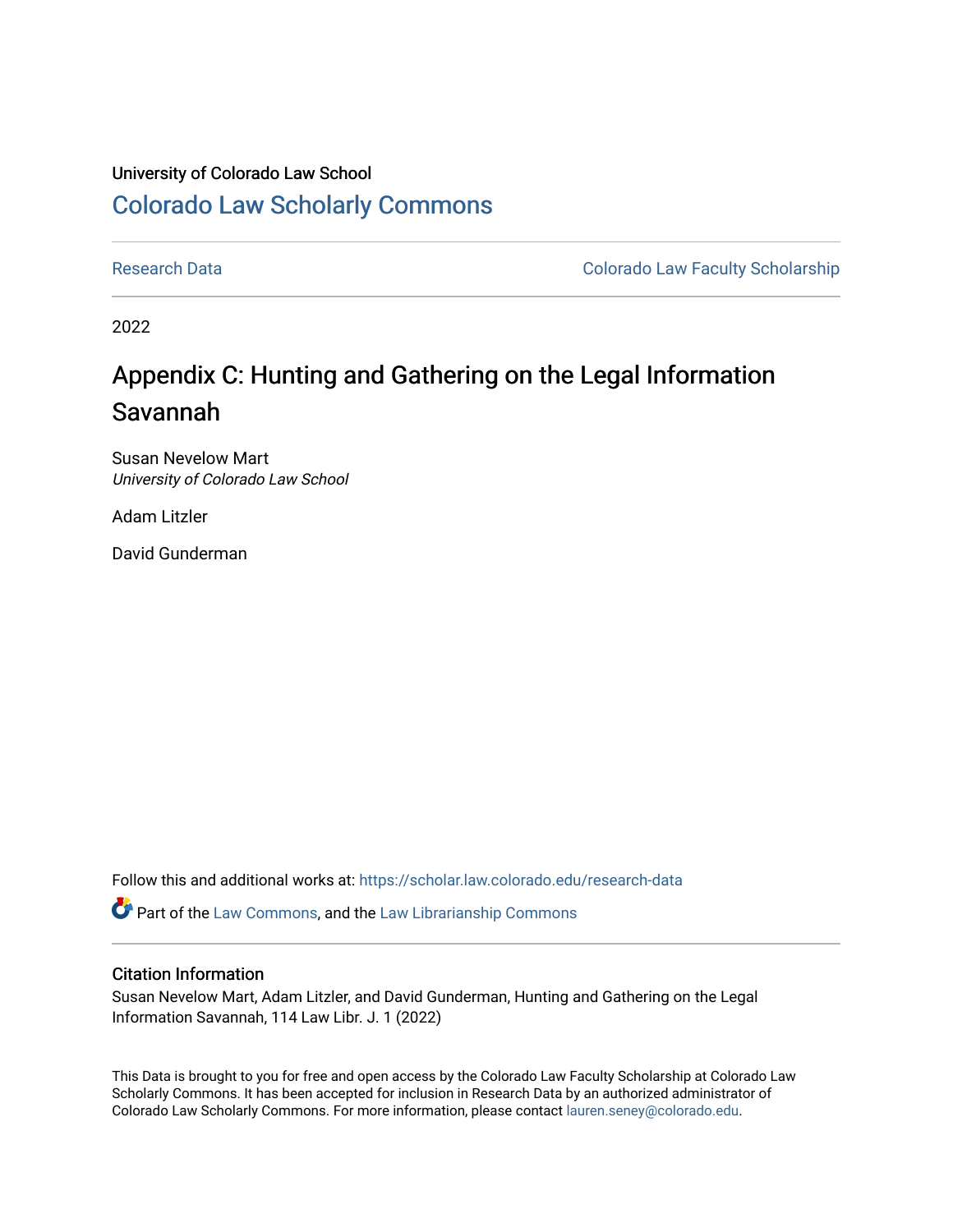# 1. ERISA PROBLEM

A large corporation has a retirement and health plan for its employees that includes a longterm disability benefit. The plan is governed by ERISA. One of the corporation's employees has claimed a disability. The employee has already been determined to be disabled, and has been approved for payment. However, the employee has returned the last few checks that have been sent to him, The returned checks are always in a new envelop, and were sent directly back to the HR Department. What are the corporation's obligations regarding these returned payments?

The Employee Retirement Income Security Act of 1974 (ERISA) is a federal law that sets minimum standards for most voluntarily established pension and health plans in private industry to provide protection for individuals in these plans.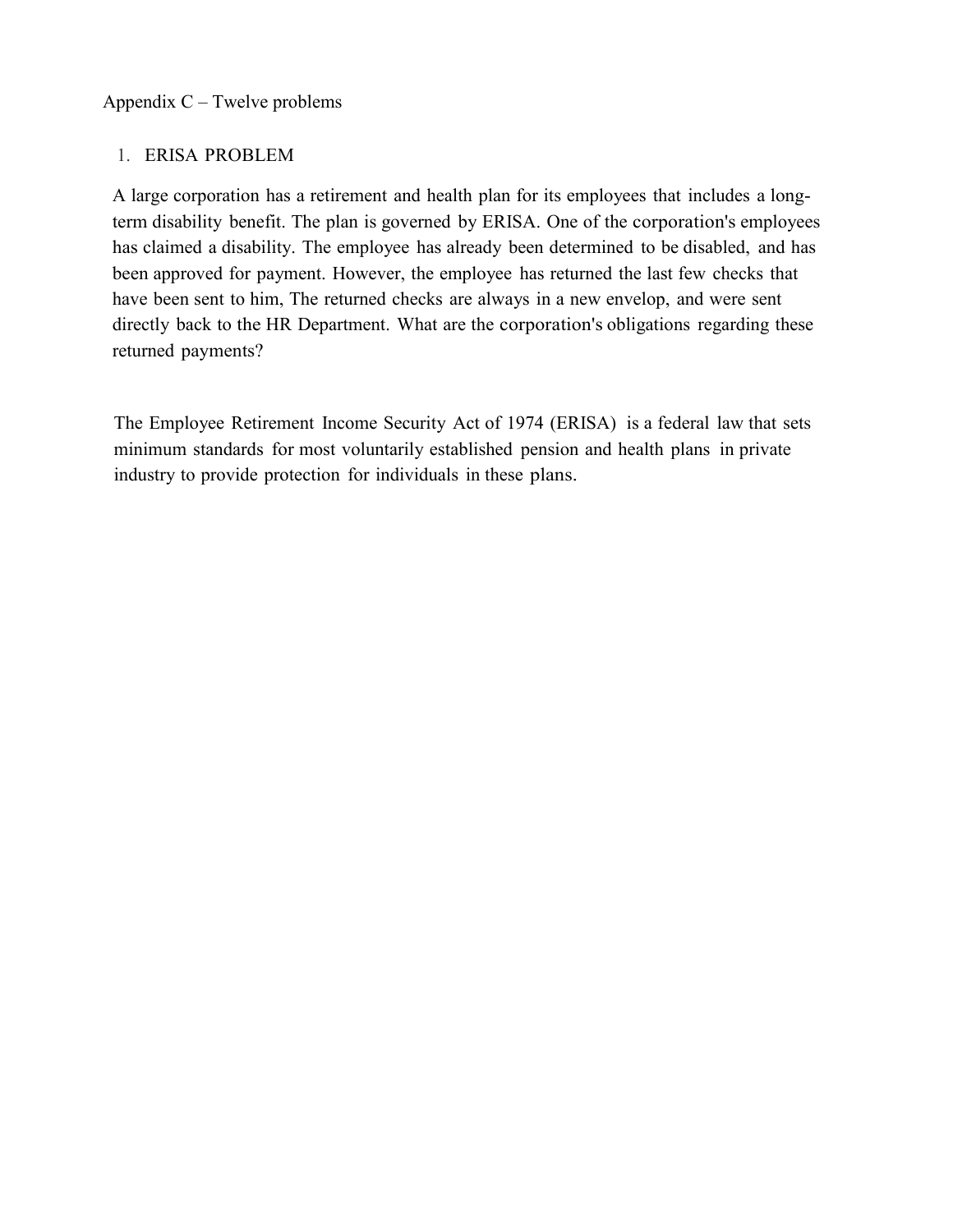### **2. Oil & Gas Problem**

Onshore leasing of federally-owned oil and gas is governed by the Mineral Leasing Act of 1920 ("MLA"). 30 U.S.C. §§ 181-287. Under the MLA, oil and gas leases on federal lands are effective for a primary term often years and so long thereafter as oil or gas is produced "in paying quantities." *ld.* at§ 226(e). However,§ 39 ofthe MLA authorizes the Bureau of Land Management ("BLM") to grant a lessee a "suspension of operations and production" on an oil and gas lease, and thereby extend or toll the term of a lease for the length of the suspension period. *Id*. At § 209 .

We are concerned that the BLM has been (1) generously granting lease suspensions and (2) not terminating or lifting suspensions when the circumstances that originally justified the suspension no longer exist. Millions of acres of federal oil and gas leases are currently under suspensions, and, in some cases, suspensions have been in plBird for decades. In part, this concerns us because the presence of oil and gas leases, even leases out of production, can prevent the BLM from otherwise designating public land for alternative uses, including recreation and conservation. In light of our concern, please answer at least one of the following two research questions:

(1) When does the BLM have discretion to reject a suspension request under§ 39? Is the BLM ever required to grant a suspension request under§ 39?

(2) Do lease suspensions under§ 39 ever terminate automatically, by operation of law? And, specifically, do suspensions terminate by operation of law when the circumstances that originally justified the suspension no longer exist?

In addition to traditional sources of authority, be sure to consider any relevant case law from the Interior Board of Land Appeals ("IBLA") as well as any guidance provided by agency manuals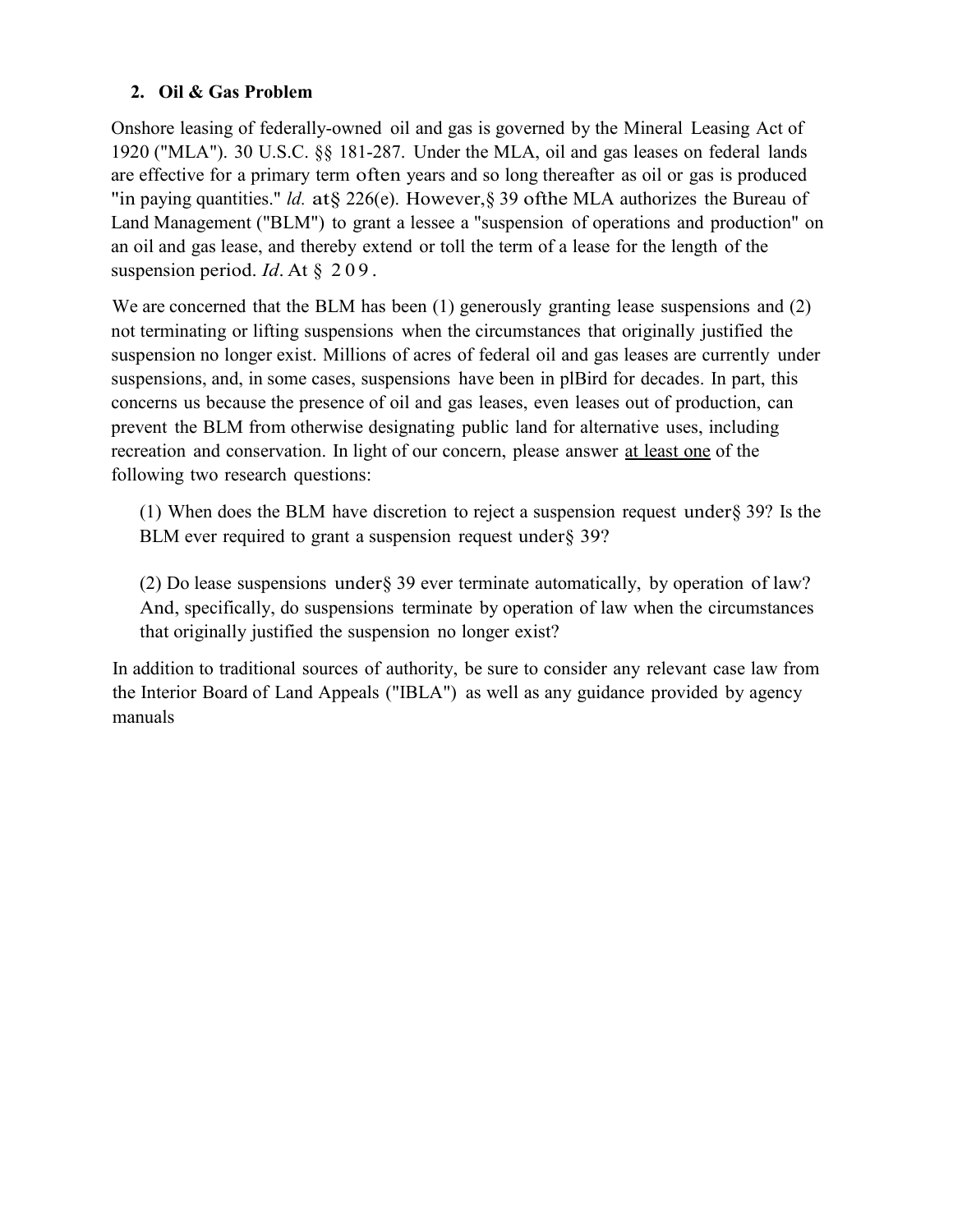#### **3. Real Estate - Agency**

Our wealthy client,  $X$  and his wife are in the market for a new home. Because  $X$  is a real estate tycoon, he has decided that he does not need to be represented by a real estate agent. He also hopes this arrangement will let him to discount his purchase offer by 2.8%, since there would be no buyer's agent to be paid the customary 2.8% co-op commission by the listing agent. On April 4, X received an email alert from zillow.com with a new listing in Cherry Hills that matched all of X and his wife's requirements and he scheduled a visit with the listing agent for 4:00 p.m. later that day.

The home exceeded their expectations and they knew they would have to make an aggressive offer immediately, due to the fact that available homes in their price range are few and far between in the current sellers' market in the Denver area and it is well known that competition is spirited for any home that hits the market. When they finished touring the home, they advised the listing agent of their intention to submit a full-price offer, with no contingency for selling their current home, and the agent told them that he expected that the sellers would accept their offer. The agent then insisted that he act as a Transaction-Broker for the deal, so he could orchestrate a deal more effectively. In return, he would split equally the co-op commission that would have otherwise gone to a buyer's agent.

This arrangement would mean that the agent would keep half (1.4%) of the co- op commission, and the Poles would receive either a 1.4% reduction in the purchase price, or a 1.4% credit toward closing costs, whichever they preferred. Because they believed that the agent's demand was non-negotiable, X and his wife signed the standard Colorado Real Estate Commissionapproved Exclusive Right-to-By Listing Contract, which designated the listing agent as a Transaction-Broker and contained, under Section 19 ("Additional Provisions"), d1e splitcommission concept described above *(see* embedded link for the blank form below). X and d1e listing agent then collaborated on the contract offer, which was for the sellers' full asking price. However, the Poles' offer included the sellers' high-priced home theatre system, which was shown as an exclusion on the MLS listing. At 6:30p.m., the Poles submitted the contract offer, which gave the sellers an acceptance deadline of 9:00 p.m. that same evening.

By 9:05p.m., X and his wife had heard nothing from their agent and X emailed him for an update. Worried about competitive bids, X asked the agent whether any other offers had been submitted or would be forthcoming in the near future and the agent responded that no other offers had been received and none were expected. He advised X that the sellers were away at a party that evening and had informed the agent that they would review X's offer the following morning, notwithstanding the 9:00 acceptance deadline. At 10:30 Sunday morning, the agent emailed X to notify him that the sellers had accepted a higher offer. Enraged, X emailed the agent and asked how they could have been outbid, since the agent had told X just 13 hours earlier that he knew of no other impending offers. The agent replied that because X and his wife had included the sellers' prized home theatre system in their offer, the sellers had told him on Friday night that they were disappointed, but would wait until morning to make a final decision. He added that "[u]ltimately other offers came in and I was obligated to present all offers as they come in. One of them happened to be better than yours."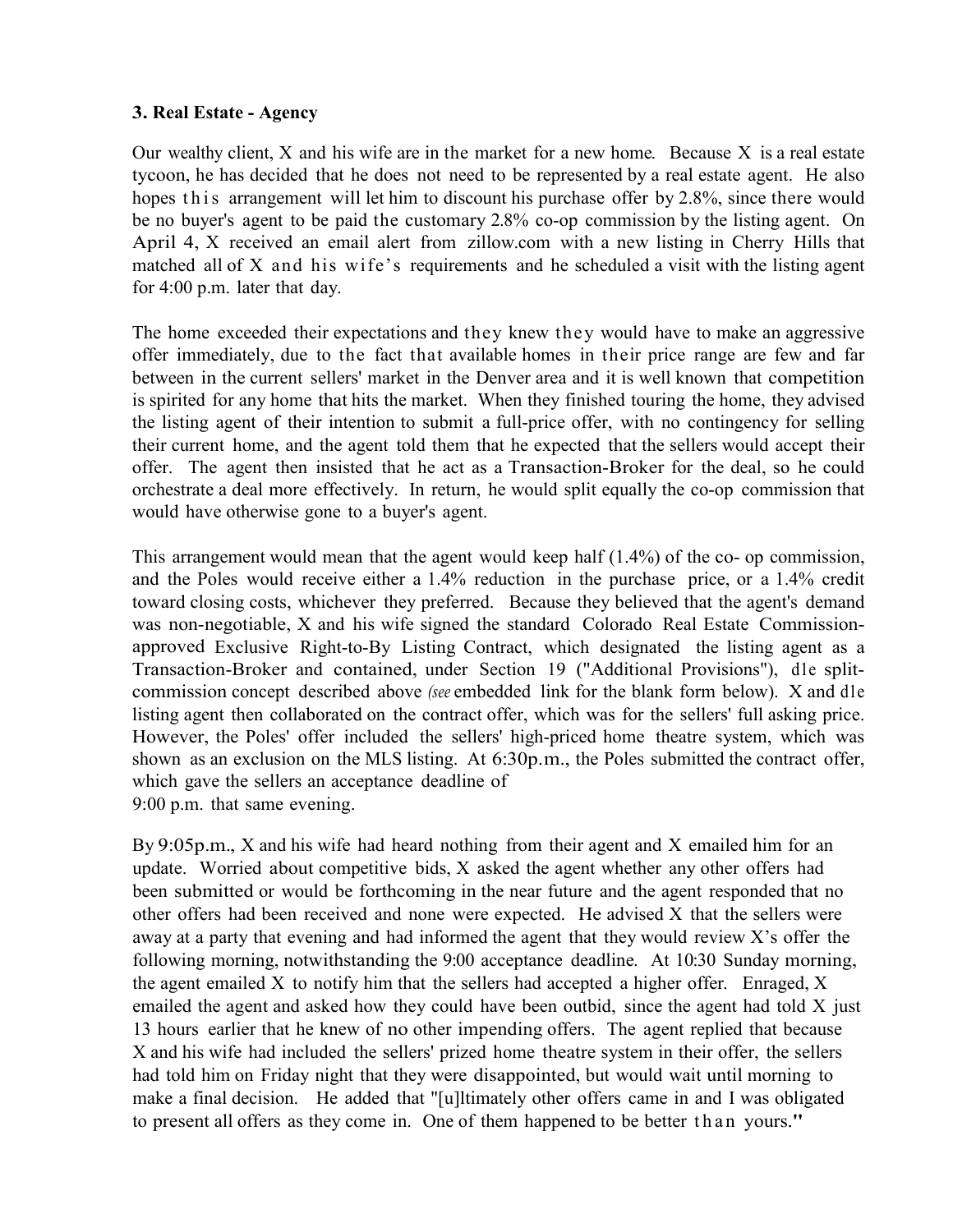X is furious, especially since no other homes in his price range have come on the market and he wants to know if he and his wife have any remedies against the agent under Colorado law.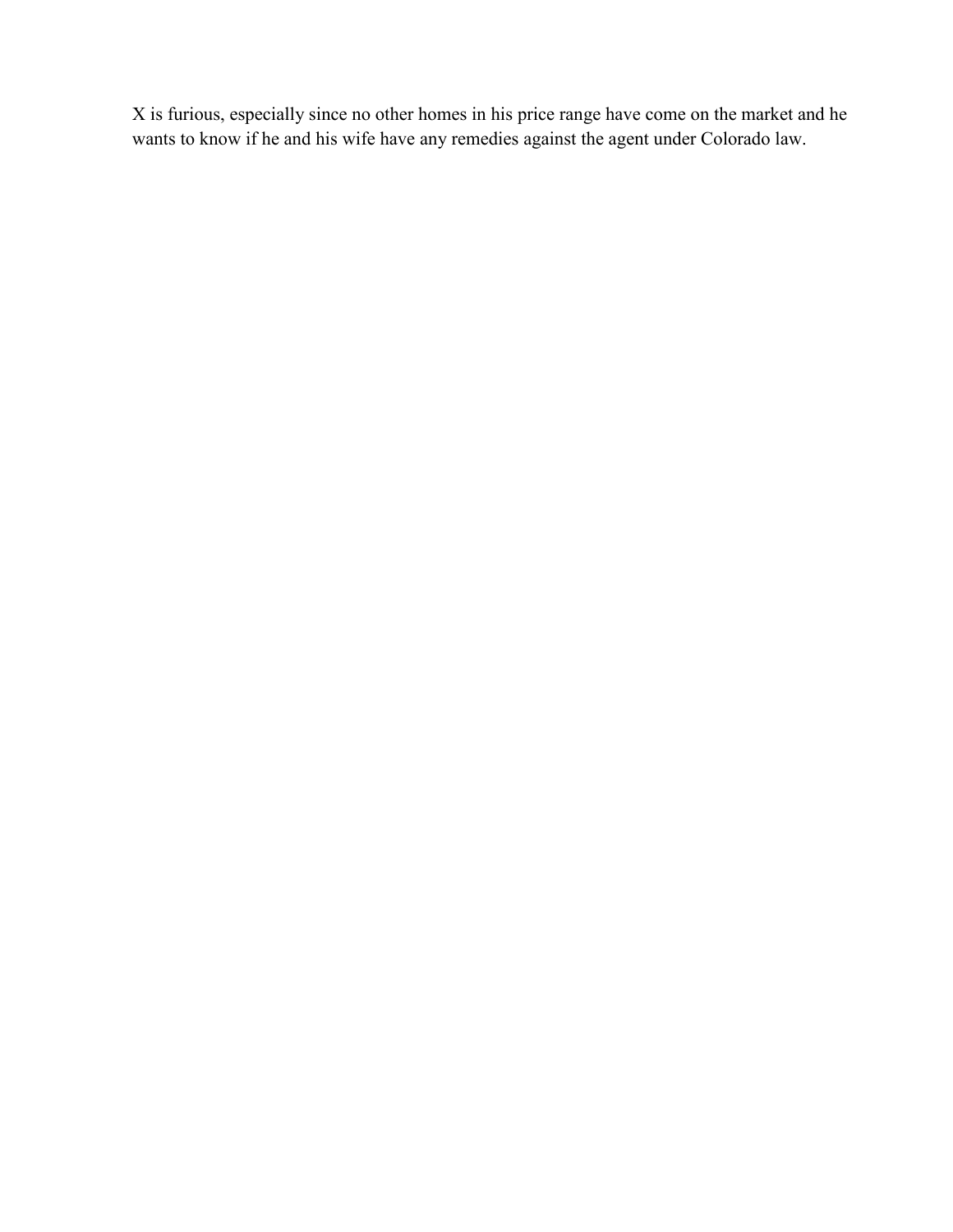#### **4. America Invents Act**

Intro:Client is concerned that the on-sale bar might apply under the America Invents Act (AlA). Relevant Facts:The client developed technology relevant to peer-to-peer device discovery and communication (the type of communications used, for example, for a smartphone to communicate with a television directly without going through a wireless router). One specific invention relates to reducing power consumption of device discovery communications. At a technology conference in January of 2014, the director of engineering of the client encountered the VP of product development for a smartphone and wearable device manufacturer. The director of engineering discussed the technology with the VP in some detail, including the potential power savings, but not the specific patentable features that enabled the reduction in power consumption. The director of engineering indicated that the features would not change the product price. Because of initial discussions between the client and manufacturer related to prior products, the client had a non-disclosure agreement (NDA) with the manufacturer that covers the product line as well as improvements. However, the NDA had an express term that expired in February of2014.

Background: The AlA was passed in 2011 and modified the scope of prior art relevant to patentability, effective as of March 15, 2013. The relevant parts of the statute include 35 U.S.C. § 102(a) and § 102(b), which include a bar to patenting of an invention that was "on-sale" more than one year prior to the effective filing date (which would be today in this case). The pre-AlA on-sale bar applied to so-called "secret" sales, but the Patent and Trademark Office has concluded that the AlA on-sale bar only applies if a sale or offer for sale is "public," *i.e.,* is not among individuals "having an obligation of confidentiality to the inventor." Manual of Patent Examination Procedure § 2152.02(b).

What is the relevant law that applies to the clients situation, and analyzes whether the onsale bar might apply. Specifically, I believe that the discussion of the invention with the VP, even if rising to the level of an offer, would not, at the time of the discussions, be considered a "public" sale because it occurred under the NDA. However, because the NDA expired more than one year before the effective filing date, I believe a dispositive issue is whether the expiration of the NDA triggered the start of the grBird period for the on-sale bar. If, based on your research, you believe that any other issues are relevant or dispositive, feel free to include a discussion of the relevant issue. Where you can make a firm assertion that certain factors will or won't apply under the law, please do so. Where certain factors may be important but we do not have enough information to go on, please indicate what facts would be dispositive, if possible. If important, please assume that Colorado law applies.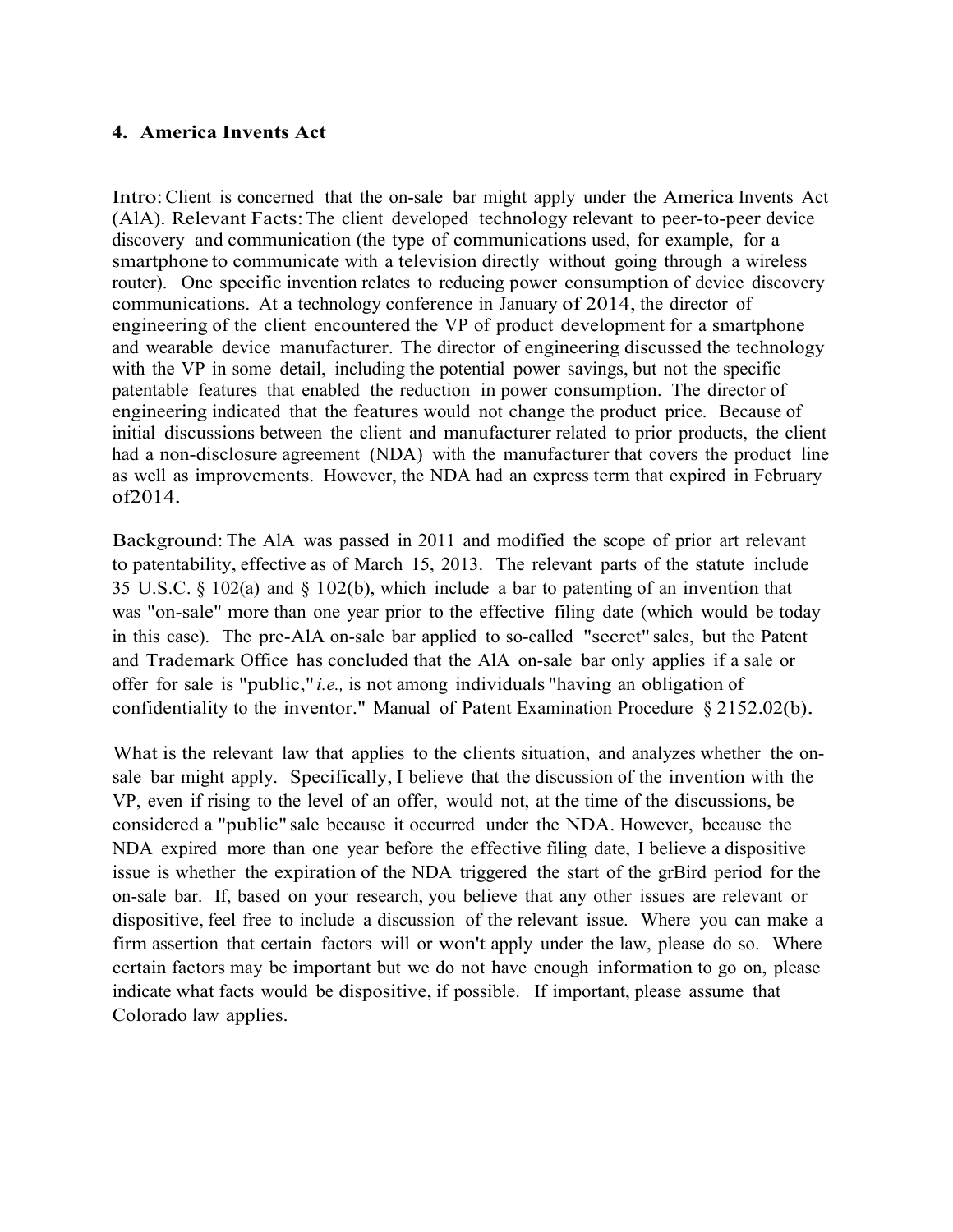#### **5. Psychotherapist Confidentiality**

I have just been contacted by one of the University counseling center's directors. She asked me about the confidential nature of students' treatment records, which are essentially the counseling center's medical file for a student-patient. These records are made by a recognized professional psychotherapist, are made, maintained, and used only in connection of treatment of the student, and are disclosed only to other treatment providers. I have a telephone conference with her at 4:30 today, and I'm hoping you can provide me with a memo that briefs me on the legal framework for this issue. Specifically, can you answer the following questions?

1) Is there a statutory ethical responsibility for psychotherapy that addresses confidentiality?

2) It's been a few years since I took evidence in law school, but I seem to remember a psychotherapy privilege applicable in litigation. Is that correct, both for state and federal? What is it? Who does it cover? What is its scope?

I know that the State of Woodward is new, but our state laws are identical to the state of Colorado, so please focus on Colorado for the state analyses.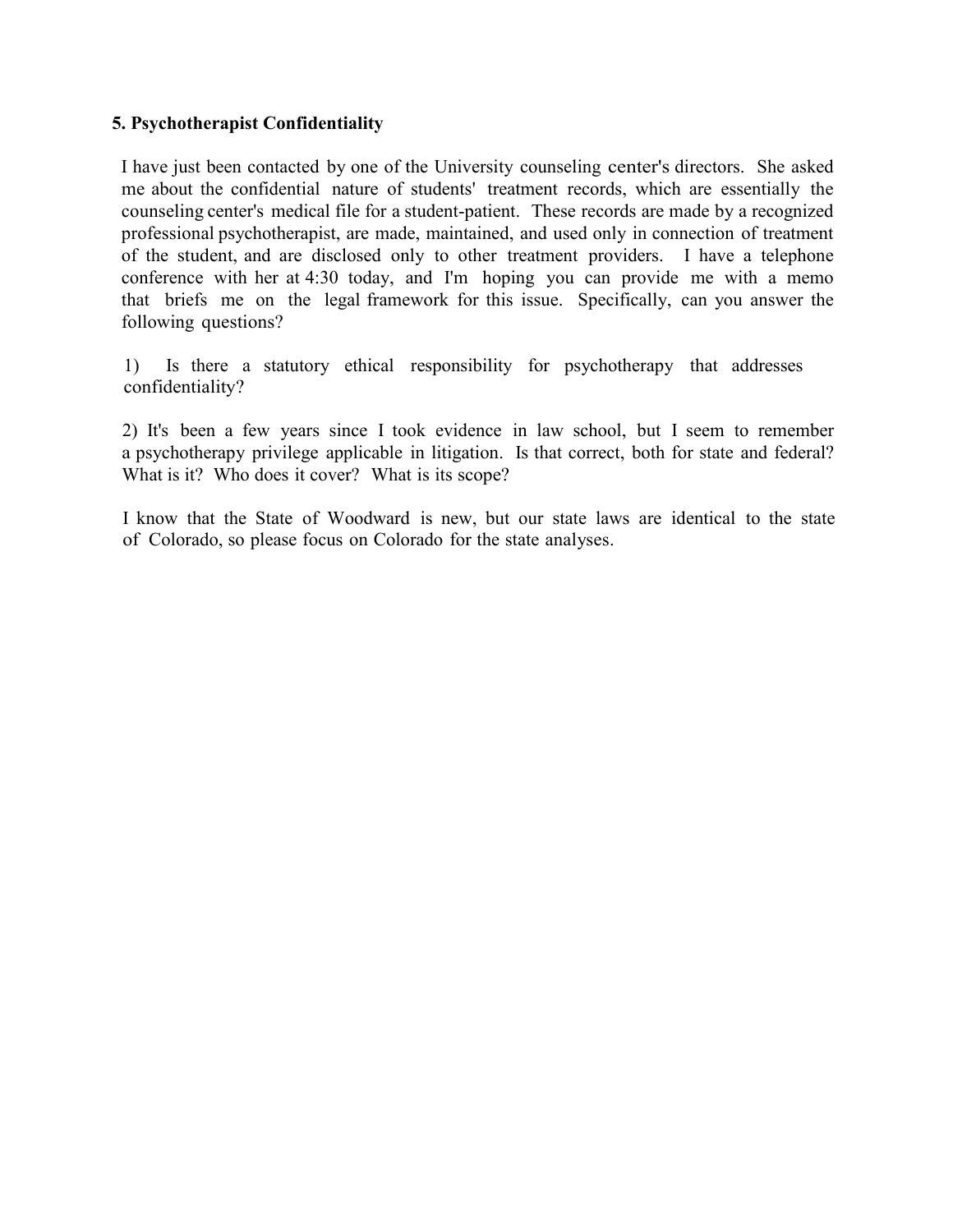#### **6. Disability Discrimination**

I have recently consulted with a client who is interested in pursuing a claim of disability discrimination against her former employer. We have discussed the strengths and weaknesses of her case and, as a firm, decided that we are not willing to represent her in litigation because of the vulnerabilities of her case. The client has requested an opinion letter explaining this in more detail.

The relevant facts are as follows: for 2 ½ years, the client worked as a physical therapist assistant (PTA) for a health care company that sends physical therapists, PTAs, and other medical providers into the homes of patients who have recently been discharged from lengthy hospital stays and are currently homebound. As a PTA for this company, she would go to patients' homes and demonstrate exercises that they could do to increase their strength, including while seated in a chair or lying in bed. She would then observe the patients doing these exercises and help to stabilize them if they needed assistance. According to the client, her job did not require much walking – only between her car and the home and within the house itself – or lifting, as she carried a small bag with light equipment. The employer disagrees, contending, instead, that a PTA being able to walk long distances, i.e., greater than 200 or 300 feet, is required for a vast majority of patients that the company serves.

Ten years before her employment with the company, the client was diagnosed with Multiple Sclerosis (MS). About a year and a half into the client's employment, the employer assigned her to spend more time at the company's main office helping them with compliance,

e.g., ensuring that personnel files were completed and performing other special projects, and she was kept quite busy for a number of months. She continued to see patients, but the number that she was assigned to dropped dramatically. While she was working in the office, the client's MS flared up, causing weakness in one of her legs. She readily disclosed her condition to coworkers in response to their expression of concern after seeing her limping, dragging her weaker leg while walking, or holding on to the wall for support. At this point, i.e., 6 to 8 months before her termination, she began to use a cane and her physician recommended that she refrain from walking more than 200 feet at any point while at work. After spending about 6 to 8 months in the office with a reduced client load, she was put on leave until her condition improved enough to return to working with patients. After her condition did not improve, she was terminated. The client contends that she could have continued to work with patients and the expectation that she would "improve" was preposterous given the progressive nature of MS.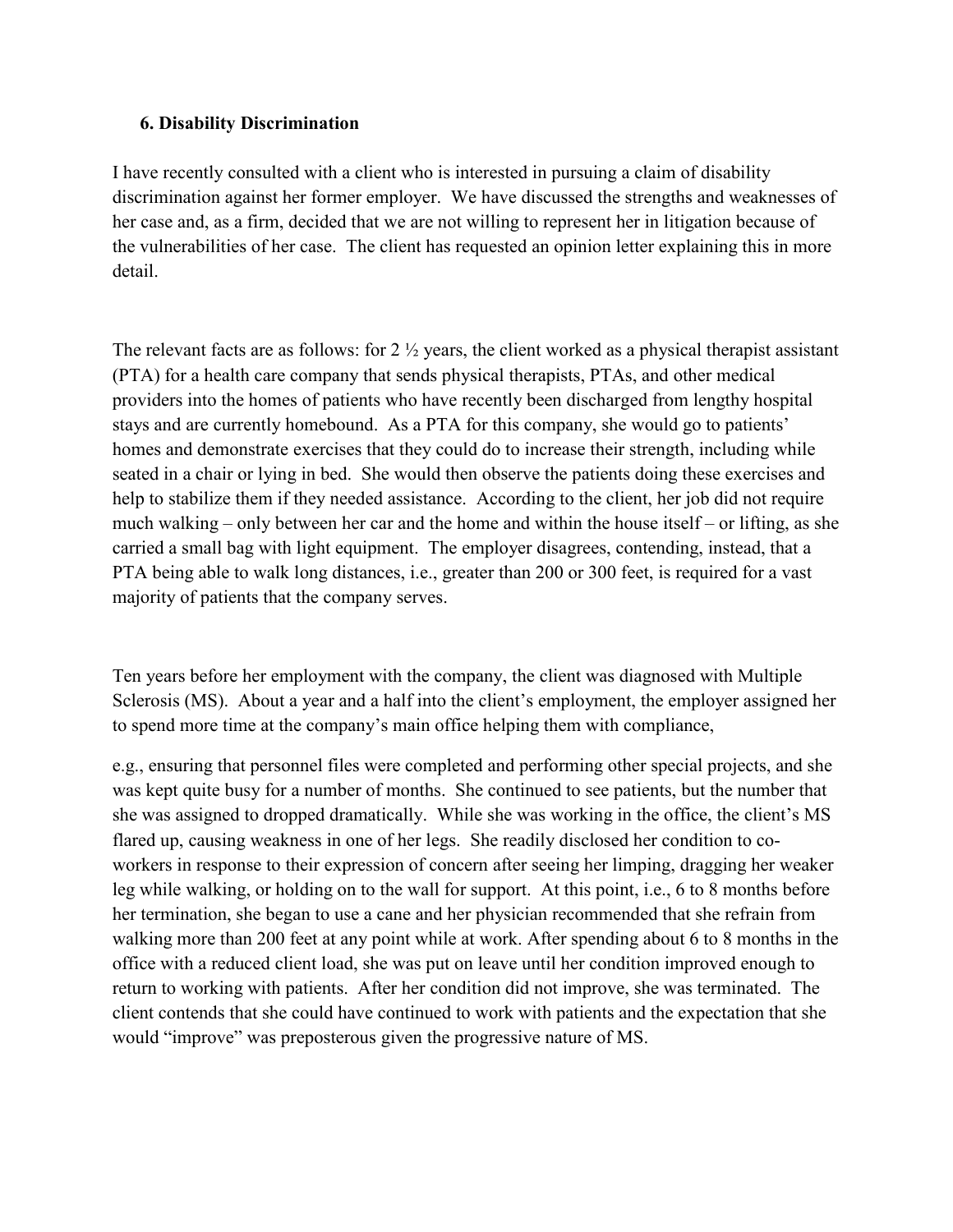The client recommended that I contact a PT with whom she worked at the company and assured me that he could attest to the fact that she was fully capable of doing her work. Unfortunately, when I contacted the witness, he expressed concerns about exactly that. He said that he observed several visits of the client with patients and was concerned about her ability to perform her job duties, including supporting patients with balance issues and walking with patients for long distances. He said that he tried to refer patients to the client who did not have severe balance issues or who did not need to be walked long distances, but the number of these patients became fewer and fewer. According to the company, the client's supervisor also observed the client working with a patient at the patient's home and was fearful for the patient's safety because the client appeared so unsteady.

It also appears that, in the months before her termination, the client sent some e-mails to her supervisor in which she expressed understanding that she had been placed in the office and was not assigned to many patients because of the company's concern about patient safety and that she was willing to "forego patient care" until she "got better," which could happen after her doctor put her on new medications. (The client did not have copies of these e-mails and had forgotten that she had sent them.) Unfortunately, her condition did not improve and so she was terminated. Since her termination, her condition has deteriorated further and she requires the use of crutches and a wheelchair for longer distances.

In your opinion letter, please explain the basics of the Americans with Disabilities Act  $(ADA)^1$  $(ADA)^1$ and the areas where we believe her case is vulnerable, keeping in mind that your audience is not an attorney. My greatest concerns about the client's case are the fact that the employer will claim that she could not do the essential functions of the job and was, therefore, not a qualified individual under the ADA, and that the employer was justified in putting her on leave and terminating her because of patient safety concerns. Please discuss this in the letter, as well as any other weaknesses that you foresee, along with some relevant case law (again, explained in a way that will make sense to a non-attorney).

 $\overline{\phantom{a}}$ 

<span id="page-8-0"></span><sup>&</sup>lt;sup>1</sup> You can read more about the ADA at the U.S. Equal Employment Opportunity Commission's website: https://www.eeoc.gov/laws/types/disability.cfm. Also take a look at *White v. York Int'l Corp.*, 45 F.3d 357, 360-61  $(10<sup>th</sup> Cir. 1995)$ , keeping in mind that it came out before the Americans with Disabilities Amendments Act of 2008.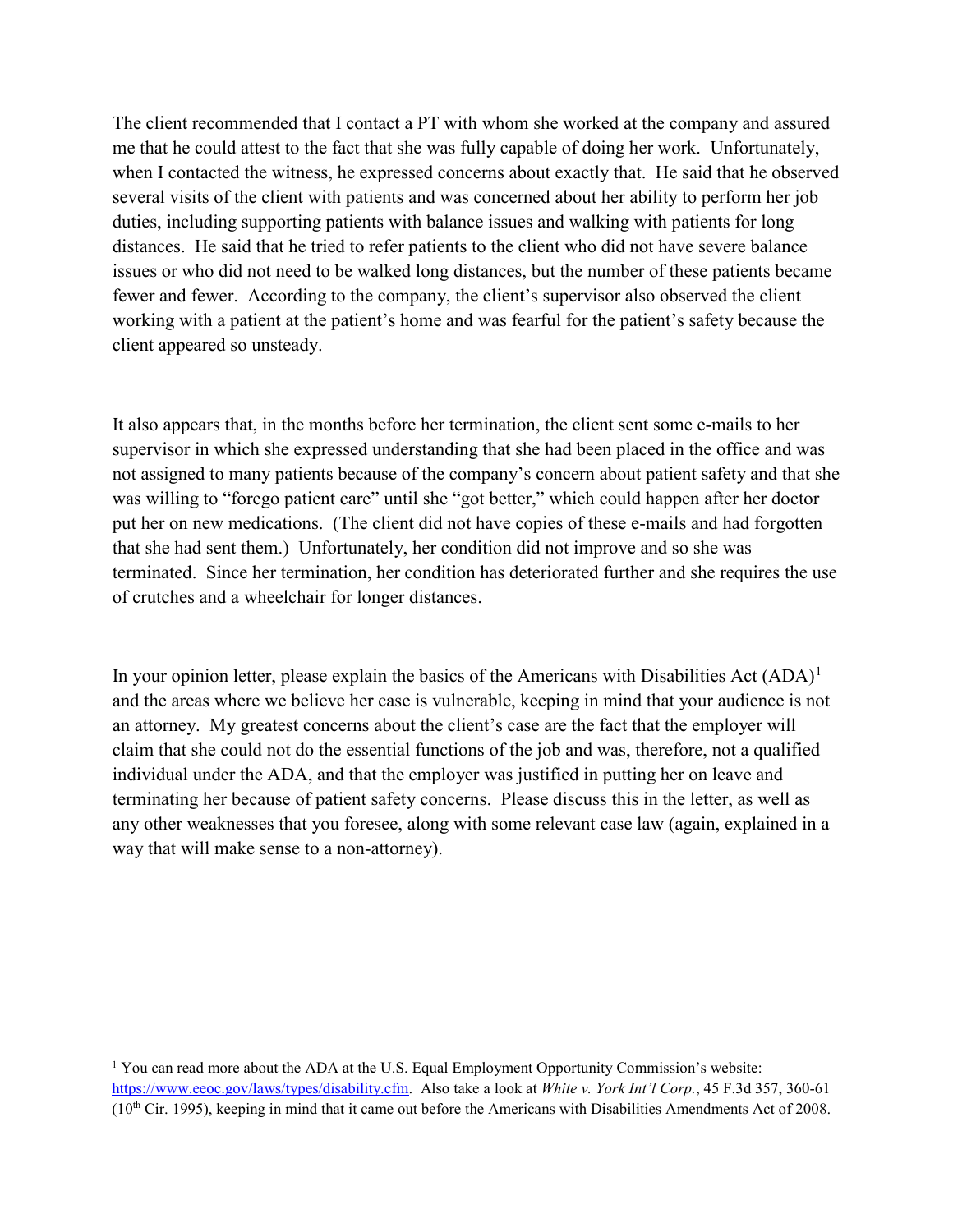#### **7. Hazardous Waste**

Anna Purna from the Colorado State Technical University just called with an interesting issue. A local corporation has given the School a bunch of sophisticated lab equipment. The catch is that the equipment is located in Commerce City, and there is no facility on campus that can house it. The School has located a large industrial building nearby where the equipment could be housed, and it is available for lease. The concern is that this building is adjacent to the Suncor refinery, and it is well known that there are plumes of benzene and other contaminants throughout the area. The School also has no information on the history of the building, and it is possible that previous activities generated hazardous wastes at the property. As you may recall, the School has been wary of CERCLA liability since the very costly closure of the Asarco smelter site on its East campus. Anna has asked if the School could be held liable for preexisting contamination at the facility, just by entering into a lease.

She also would like some guidance on what due diligence the School should undertake before signing a lease, and what specific terms we might recommend in a lease to manage potential liability.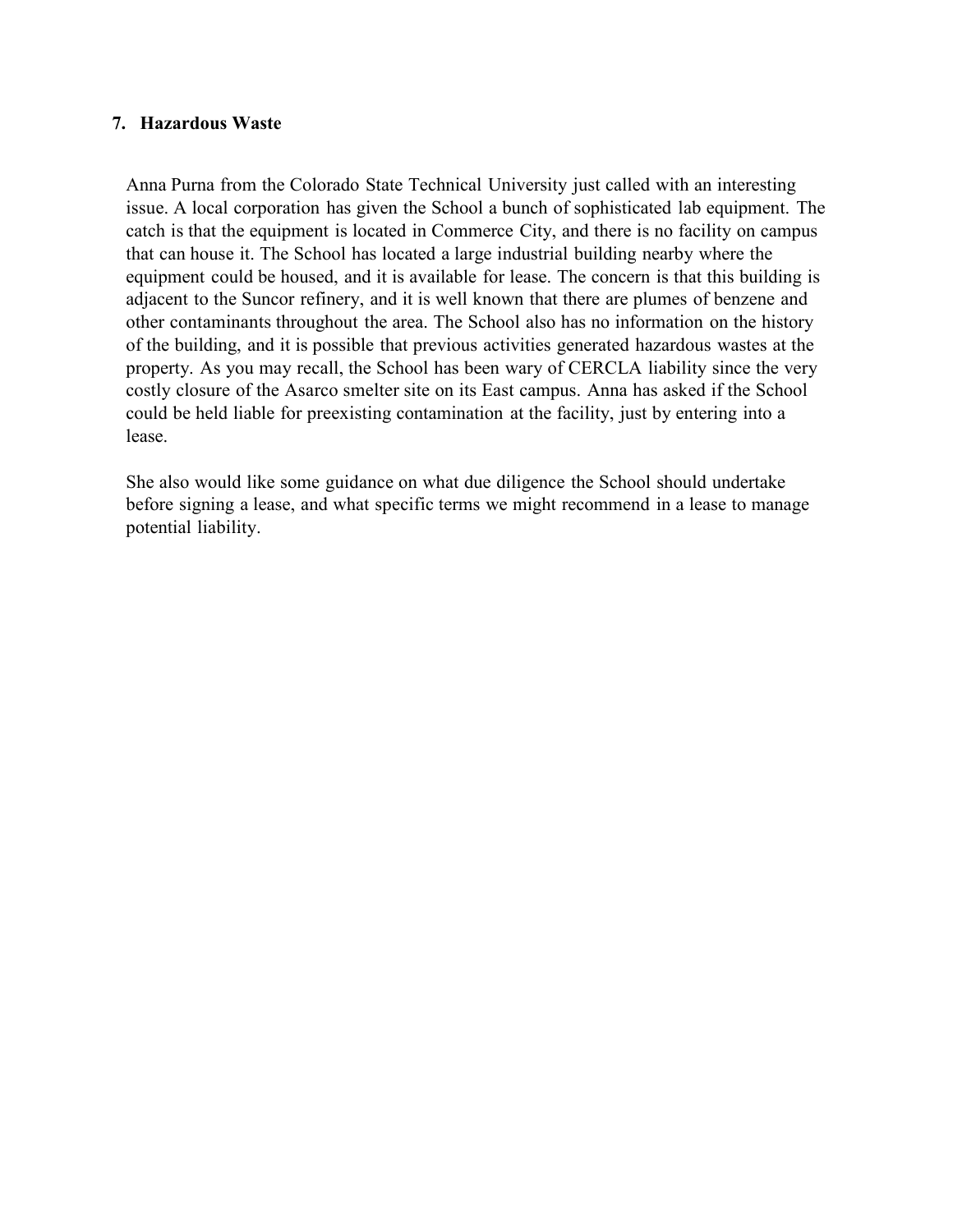#### **8. Consumer Protection - telemarketing**

As you know, our media-focused law firm just got a new client – a new non-profit entity that wants to start making phone calls to their donors. Our client is a  $501(c)(3)$  organization, so it's exempt from federal income tax and donations made to it are tax deductible. Our non-profit client has heard a lot in the news about the TCPA - Telephone Consumer Protection Act of 1991 – and especially about vicarious liability for third-party callers. They've asked about this third-party liability in the context of outsourcing its telemarketing to a specialized firm. The telemarketers will only be calling the non-profit's lapsed members (people who haven't given a donation in a year or so).

I need you to do two things: first, I haven't had a lot of time to research the TCPA, since I usually deal with the FCC licensing side of things. I need you to research a memo to the client to give them a quick intro to the issues and how the TCPA affects our client.

Second, I'd appreciate it if you could give me a run-down of the legal issues surrounding TCPA and texts or calls to cell phones. (Just do the research – cany you answet this questyiion in the database?) I think I heard something in the news about DISH Network and the law of agency with regard to robocalls, or maybe it was the consent question that some social media site – was it GroupUs? Or perhaps something else? - I don't have the details, but I'm sure you can figure it out.

To help you out with the FCC regs, though, you'll want to check into Part 64 of Title 47 of the Code of Federal Regulations.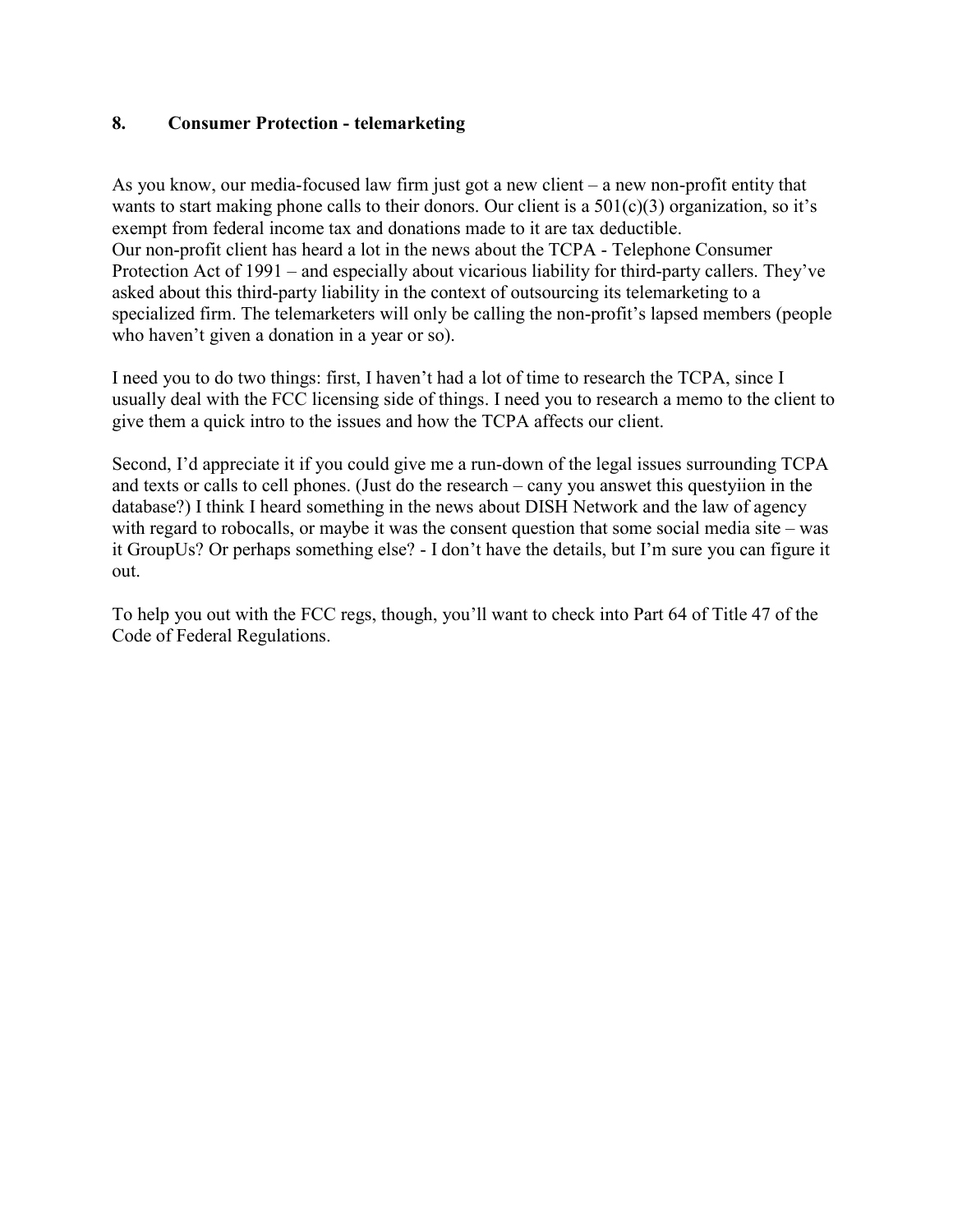#### 9. **ESL**

I just got a call from D. D. at Central School District. An attorney with the United States Office of Civil Rights contacted the District regarding English language development services in the District. Currently, the District has two separate programs for English learners a transitional bilingual education program at Central Elementary School and sheltered English immersion as needed at all other schools. About two months ago, Central's Board of Education discussed ending the transitional bilingual education program. This is not a surprise, as there has been varying public opposition and support to that program over the last several years, and several Board members have been publicly advocating English-only instruction. At the meeting two months ago, one Board member made some very offensive public comments about non-English speaking students as "tourists." I am sure this caused lots of hard feelings in the community that may be driving this apparent federal investigation. Despite the Board's public comments, the transitional bilingual program has been very popular with parents. There already is a waiting list for next school year. The District added another classroom this school year to meet demand, but D.D. indicated that the Superintendent is reluctant to approve another expansion due to a tighter budget forecast.

Anyway, the Board's next meeting is Friday, May 19th, and D.D. has asked for guidance on the potential programming changes. May the District eliminate the transitional bilingual program? As an alternative, if the District continues to offer the transitional bilingual program, can it refuse to honor parental preference based on enrollment limits? Finally, if you have time, would a family have a cause of action against the district for allegedly providing language instruction that they feel does not meet their child's needs, and what kind of damages would be available?

It's been a few years since I have looked into this issue, but I can steer you towards the seminal legal provisions. Colorado's English language development statute is called the English Language Proficiency Act. There are two potentially relevant federal laws—the Equal Educational Opportunities Act and the Every Student Succeeds Act. The latter is voluminous, so I would be careful not to get lost! It probably would be more efficient to look at the US Department of Education's guidance, if any, on ESSA and English language development. There also are some major federal cases, though I would be surprised if there are any published decisions on enrollment preference.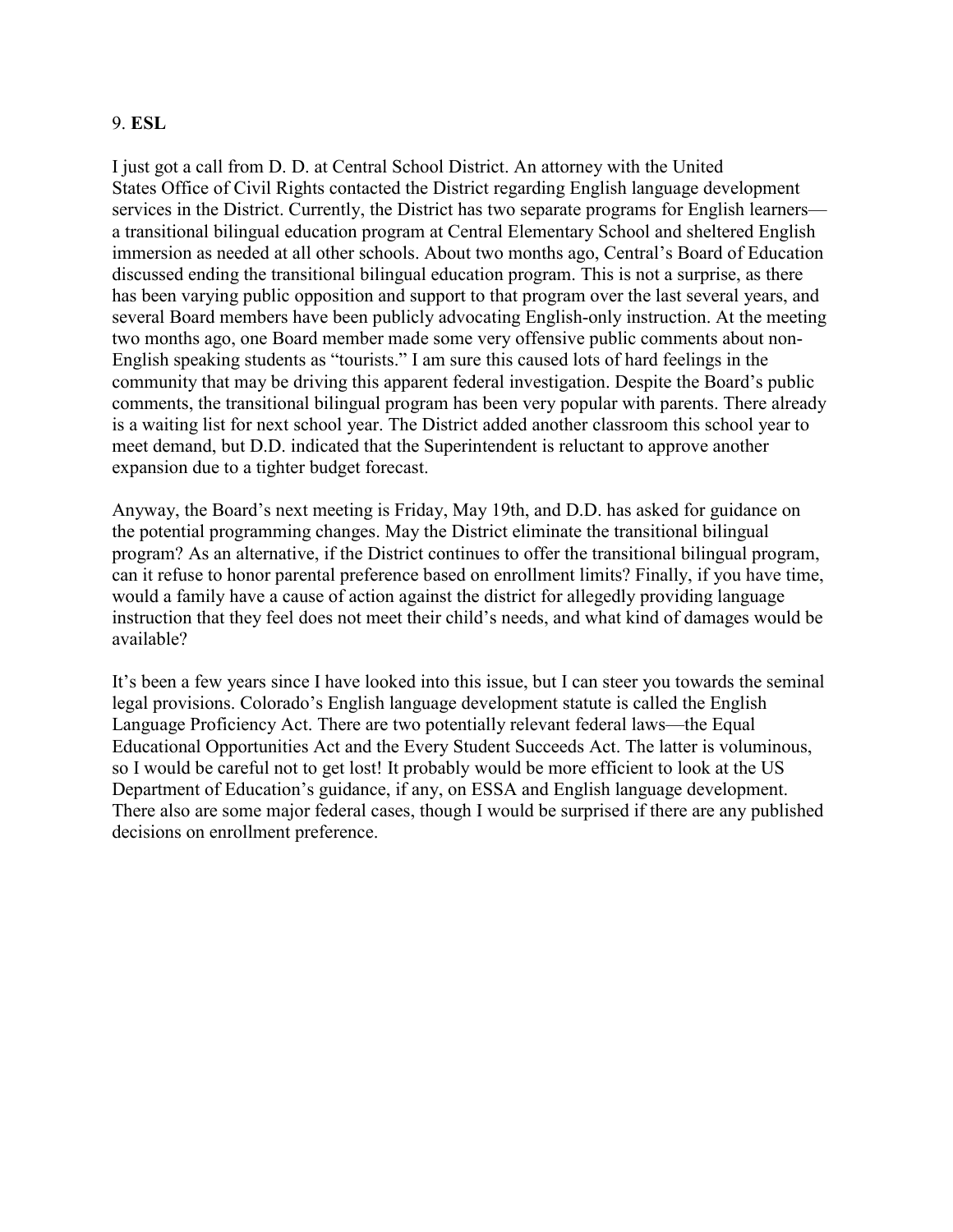#### **10. Public trust**

The public trust doctrine is the common law principle that certain natural resources (usually navigable waters) are too valuable to be privately owned, and must remain unimpaired for use and enjoyment by the public. Since the publication of Professor Joseph Sax's *The Public Trust Doctrine in Natural Resource Law: Effective Judicial Intervention*, 48 Mich. L. Rev. 471 (1970), the public trust doctrine has become a topic of significant academic debate. It has also led to some notable legal decisions that protect natural resources. Chief among them is *National Audubon Society v. Superior Court*, 33 Cal. 3d 419, 452 (1983), in which the California Supreme Court held that the public trust doctrine imposed a continuing duty on the state to protect public trust uses, and required the state to reconsider water allocations from the Mono Basin by the Los Angeles Department of Water and Power.

In addition to this common-law recognition of the public trust doctrine, many states have adopted provisions enshrining the public trust doctrine in their constitutions. *See* Robin Kundis Craig, *Adapting to Climate Change: The Potential Role of State Common-Law Public Trust Doctrines*, 34 Vt. L. Rev. 781, 831–41 (2010) (discussing public trust provisions in the state constitutions of Pennsylvania, Rhode Island, Louisiana, Illinois, and other states).

My research question is: apart from *National Audubon Society*, which fairly conclusively saved Mono Lake from the water withdrawals that imperiled it, how have states and conservation organizations used the public trust doctrine to actually protect natural resources? I have seen a great deal of academic debate about the public trust doctrine, but I am interested in concrete examples in which the public trust doctrine was a contributing or deciding factor in resolving natural resource conflicts. I realize this is a 4–6 hour research assignment, so I am not expecting an exhaustive treatise—just a short memo that concisely summarizes the legal foundations and then launches into the best examples you can find where the public trust doctrine has been used effectively.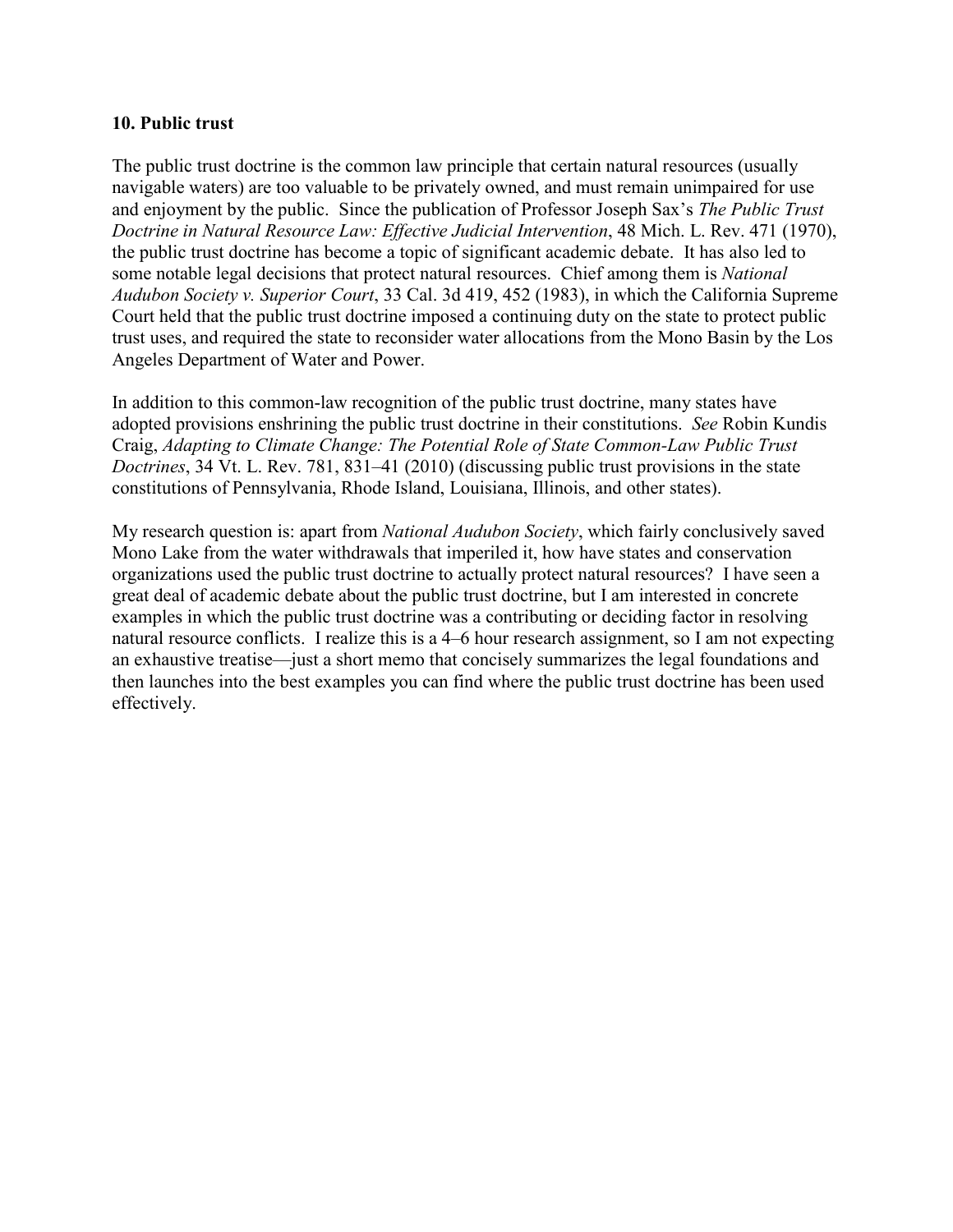#### 11. **Colorado Easements**

We have a client who lives on a large lot in Jefferson County. A previous owner of our client's property granted a "multi-purpose recreational easement" to a neighboring community for the use and enjoyment of its residents. I don't have a copy of the easement, but it's my understanding that it's quite short, so the above description is likely all there is. The trail granted by the easement cuts across the northeastern corner of the property.

Our client is concerned with the number of people who are using the easement, and the purposes for which those people are using it. He explained that the intensive use is damaging the natural beauty and plant life in and around the trail. He would like to limit the scope of the easement, and is considering all of the following types of limitations:

- 1. Prohibiting non-pedestrian uses (in particular, horses and mountain bikes, but also offroad motorized vehicles, which are not yet popular, but may become so);
- 2. Limiting the use of the easement to certain hours of the day (e.g., sunrise to sunset); and
- 3. Limiting the number of people permitted on the easement at once.

Our client is considering erecting signs in and around the trail and/or constructing fences with gates for easement access around his property in order to accomplish these goals. We need to advise him regarding which of the above actions he may or may not be permitted to take in accordance with the terms and conditions of the easement.